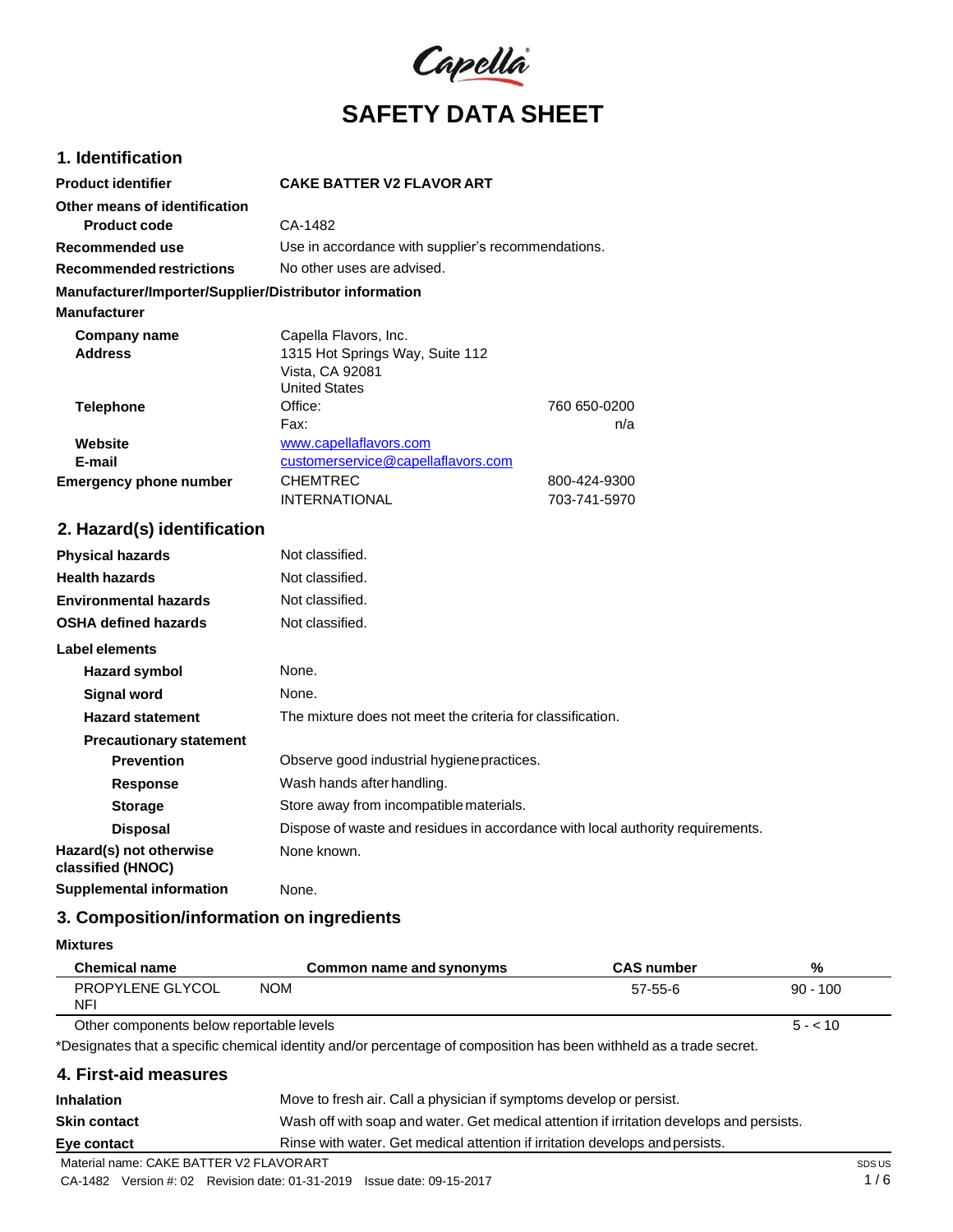| Ingestion                                                                    | Rinse mouth. Get medical attention if symptoms occur.                                                               |
|------------------------------------------------------------------------------|---------------------------------------------------------------------------------------------------------------------|
| <b>Most important</b><br>symptoms/effects, acute and<br>delayed              | Direct contact with eyes may cause temporary irritation.                                                            |
| Indication of immediate<br>medical attention and special<br>treatment needed | Treat symptomatically.                                                                                              |
| <b>General information</b>                                                   | Ensure that medical personnel are aware of the material(s) involved, and take precautions to<br>protect themselves. |
| 5. Fire-fighting measures                                                    |                                                                                                                     |
| Suitable extinguishing media                                                 | Alcohol resistant foam. Powder. Carbon dioxide (CO2).                                                               |
| Unsuitable extinguishing<br>media                                            | Do not use water jet as an extinguisher, as this will spread the fire.                                              |
| Specific hazards arising from<br>the chemical                                | During fire, gases hazardous to health may be formed.                                                               |

**and precautions forfirefighters** Self-contained breathing apparatus and full protective clothing must be worn in case of fire.

Move containers from fire area if you can do so without risk.

**Specific methods General fire hazards** Use standard firefighting procedures and consider the hazards of other involved materials. No unusual fire or explosion hazards noted.

### **6. Accidental release measures**

**Special protective equipment**

**equipment/instructions**

**Fire fighting**

| <b>Personal precautions,</b><br>protective equipment and<br>emergency procedures | Keep unnecessary personnel away. For personal protection, see section 8 of the SDS.                                                                                                                                                               |
|----------------------------------------------------------------------------------|---------------------------------------------------------------------------------------------------------------------------------------------------------------------------------------------------------------------------------------------------|
| Methods and materials for<br>containment and cleaning up                         | Use water spray to reduce vapors or divert vapor cloud drift.                                                                                                                                                                                     |
|                                                                                  | Large Spills: Stop the flow of material, if this is without risk. Dike the spilled material, where this is<br>possible. Absorb in vermiculite, dry sand or earth and place into containers. Following product<br>recovery, flush area with water. |
|                                                                                  | Small Spills: Wipe up with absorbent material (e.g. cloth, fleece). Clean surface thoroughly to<br>remove residual contamination.                                                                                                                 |
|                                                                                  | Never return spills to original containers for re-use. For waste disposal, see section 13 of the SDS.                                                                                                                                             |
| <b>Environmental precautions</b>                                                 | Avoid discharge into drains, water courses or onto the ground.                                                                                                                                                                                    |
| 7. Handling and storage                                                          |                                                                                                                                                                                                                                                   |

# **7. Handling and storage**

| <b>Precautions for safe handling</b> | Avoid prolonged exposure. Observe good industrial hygiene practices.                             |
|--------------------------------------|--------------------------------------------------------------------------------------------------|
| Conditions for safe storage,         | Store in tightly closed container. Store away from incompatible materials (see Section 10 of the |
| including any incompatibilities      | SDS).                                                                                            |

# **8. Exposure controls/personal protection**

#### **Occupational exposure limits**

The following constituents are the only constituents of the product which have a PEL, TLV or other recommended exposure limit. At this time, the other constituents have no known exposure limits.

| US. Workplace Environmental Exposure Level (WEEL) Guides |                                                                                                                                                                                                                                                                                                                                                                    |                   |          |
|----------------------------------------------------------|--------------------------------------------------------------------------------------------------------------------------------------------------------------------------------------------------------------------------------------------------------------------------------------------------------------------------------------------------------------------|-------------------|----------|
| <b>Components</b>                                        | Type                                                                                                                                                                                                                                                                                                                                                               | Value             | Form     |
| PROPYLENE GLYCOL<br>NOM NFI (CAS 57-55-6)                | TWA                                                                                                                                                                                                                                                                                                                                                                | $10 \text{ mg/m}$ | Aerosol. |
| <b>Biological limit values</b>                           | No biological exposure limits noted for the ingredient(s).                                                                                                                                                                                                                                                                                                         |                   |          |
| Appropriate engineering<br>controls                      | Good general ventilation should be used. Ventilation rates should be matched to conditions. If<br>applicable, use process enclosures, local exhaust ventilation, or other engineering controls to<br>maintain airborne levels below recommended exposure limits. If exposure limits have not been<br>established, maintain airborne levels to an acceptable level. |                   |          |
|                                                          | Individual protection measures, such as personal protective equipment                                                                                                                                                                                                                                                                                              |                   |          |
| <b>Eye/face protection</b>                               | Wear safety glasses with side shields (or goggles).                                                                                                                                                                                                                                                                                                                |                   |          |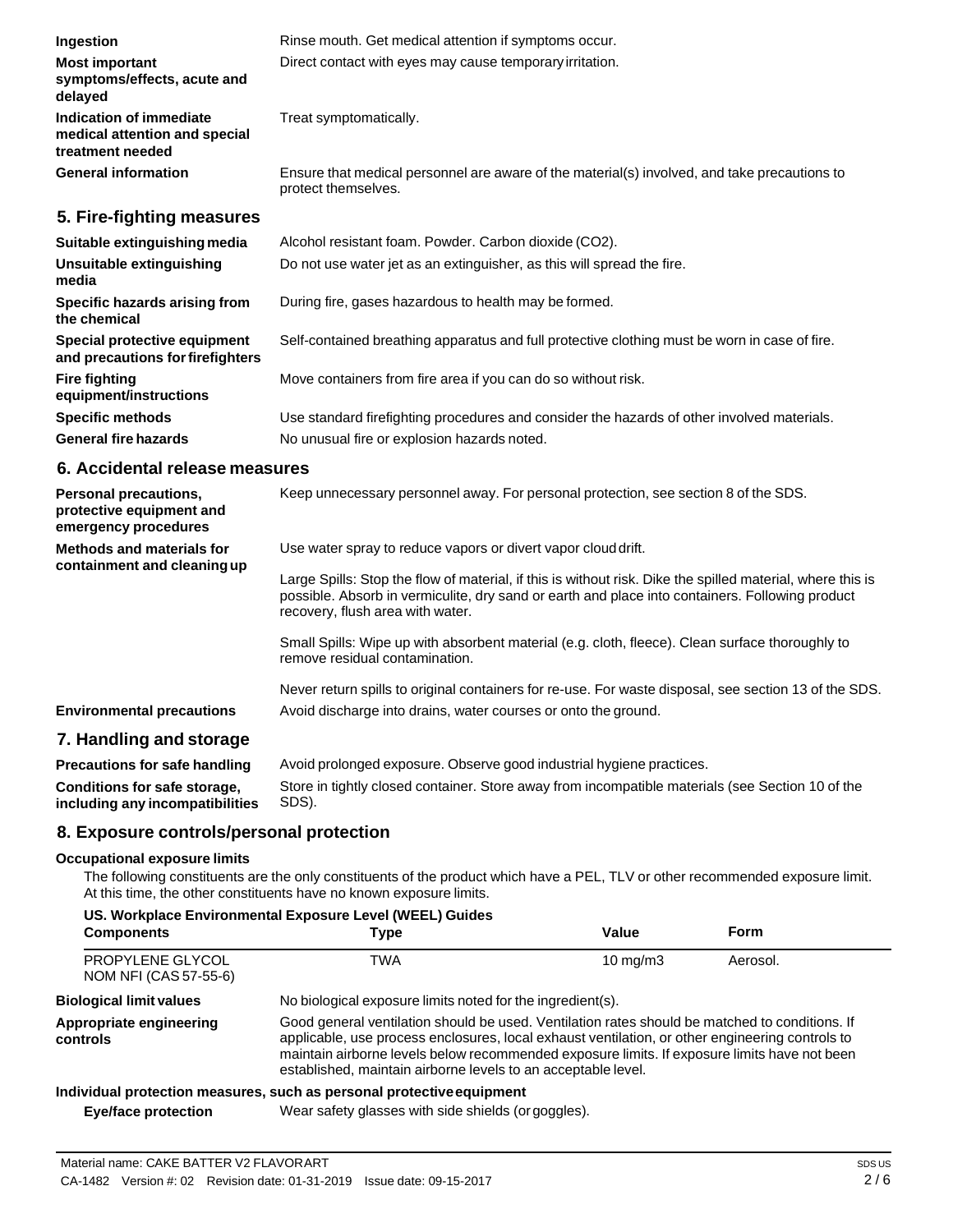| <b>Skin protection</b><br><b>Hand protection</b> | Wear appropriate chemical resistant gloves.                                                                                                                                                                                 |
|--------------------------------------------------|-----------------------------------------------------------------------------------------------------------------------------------------------------------------------------------------------------------------------------|
| <b>Other</b>                                     | Wear suitable protective clothing.                                                                                                                                                                                          |
| <b>Respiratory protection</b>                    | In case of insufficient ventilation, wear suitable respiratory equipment.                                                                                                                                                   |
| <b>Thermal hazards</b>                           | Wear appropriate thermal protective clothing, when necessary.                                                                                                                                                               |
| <b>General hygiene</b><br>considerations         | Always observe good personal hygiene measures, such as washing after handling the material<br>and before eating, drinking, and/or smoking. Routinely wash work clothing and protective<br>equipment to remove contaminants. |

# **9. Physical and chemical properties**

| Appearance                                        |                                   |
|---------------------------------------------------|-----------------------------------|
| <b>Physical state</b>                             | Liquid.                           |
| Form                                              | Liquid.                           |
| <b>Color</b>                                      | Not available.                    |
| Odor                                              | Not available.                    |
| <b>Odor threshold</b>                             | Not available.                    |
| pH                                                | Not available.                    |
| Melting point/freezing point                      | -74.2 °F (-59 °C) estimated       |
| Initial boiling point and boiling<br>range        | 370.76 °F (188.2 °C) estimated    |
| <b>Flash point</b>                                | > 200.0 °F (> 93.3 °C) Closed Cup |
| <b>Evaporation rate</b>                           | Not available.                    |
| Flammability (solid, gas)                         | Not applicable.                   |
| Upper/lower flammability or explosive limits      |                                   |
| <b>Flammability limit - lower</b><br>(%)          | Not available.                    |
| <b>Flammability limit - upper</b><br>(%)          | Not available.                    |
| Explosive limit - lower (%)                       | Not available.                    |
| Explosive limit - upper (%)                       | Not available.                    |
| Vapor pressure                                    | 0.16 hPa estimated                |
| Vapor density                                     | Not available.                    |
| <b>Relative density</b>                           | Not available.                    |
| Solubility(ies)                                   |                                   |
| <b>Solubility (water)</b>                         | Not available.                    |
| <b>Partition coefficient</b><br>(n-octanol/water) | Not available.                    |
| <b>Auto-ignition temperature</b>                  | 700 °F (371.11 °C) estimated      |
| <b>Decomposition temperature</b>                  | Not available.                    |
| <b>Viscosity</b>                                  | Not available.                    |
| <b>Other information</b>                          |                                   |
| <b>Explosive properties</b>                       | Not explosive.                    |
| <b>Flammability class</b>                         | Combustible IIIB estimated        |
| <b>Oxidizing properties</b>                       | Not oxidizing.                    |
| <b>Refractive index</b>                           | 1.4075 - 1.4375                   |
| <b>Specific gravity</b>                           | $1.02 - 1.05$                     |
| 10. Stability and reactivity                      |                                   |

| <b>Reactivity</b>                            | The product is stable and non-reactive under normal conditions of use, storage and transport. |
|----------------------------------------------|-----------------------------------------------------------------------------------------------|
| <b>Chemical stability</b>                    | Material is stable under normal conditions.                                                   |
| <b>Possibility of hazardous</b><br>reactions | No dangerous reaction known under conditions of normaluse.                                    |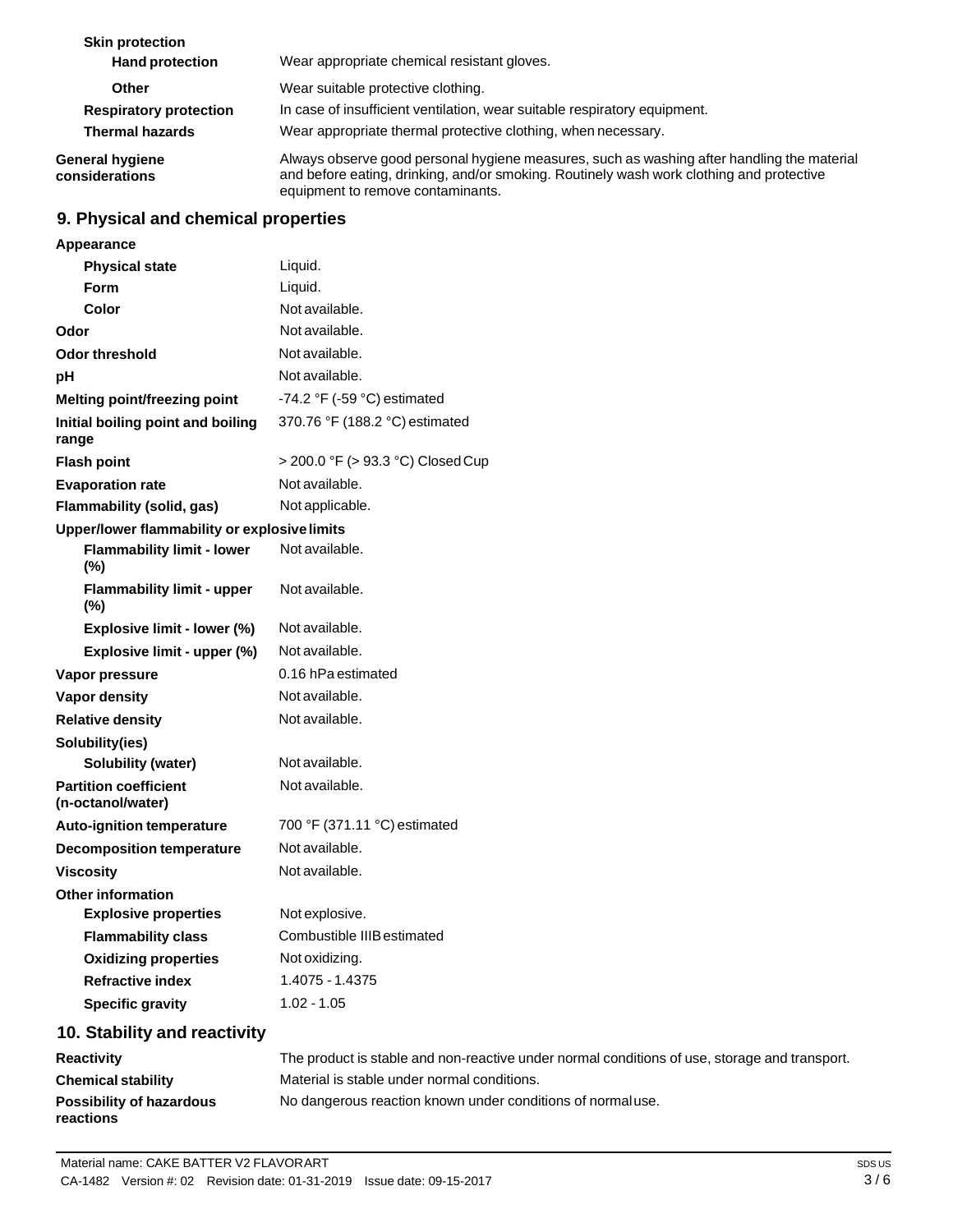| <b>Conditions to avoid</b>                 | Keep away from heat, hot surfaces, sparks, open flames and other ignition sources. Avoid<br>temperatures exceeding the flash point. Contact with incompatible materials. |
|--------------------------------------------|--------------------------------------------------------------------------------------------------------------------------------------------------------------------------|
| Incompatible materials                     | Strong oxidizing agents.                                                                                                                                                 |
| <b>Hazardous decomposition</b><br>products | No hazardous decomposition products are known.                                                                                                                           |
|                                            |                                                                                                                                                                          |

# **11. Toxicological information**

# **Information on likely routes of exposure**

| <b>Inhalation</b>                                                                   | Prolonged inhalation may be harmful.                                                                                                                                                                  |
|-------------------------------------------------------------------------------------|-------------------------------------------------------------------------------------------------------------------------------------------------------------------------------------------------------|
| <b>Skin contact</b>                                                                 | No adverse effects due to skin contact are expected.                                                                                                                                                  |
| Eye contact                                                                         | Direct contact with eyes may cause temporary irritation.                                                                                                                                              |
| Ingestion                                                                           | Expected to be a low ingestion hazard.                                                                                                                                                                |
| Symptoms related to the<br>physical, chemical and<br>toxicological characteristics  | Direct contact with eyes may cause temporary irritation.                                                                                                                                              |
| Information on toxicological effects                                                |                                                                                                                                                                                                       |
| <b>Acute toxicity</b>                                                               | Not available.                                                                                                                                                                                        |
| <b>Skin corrosion/irritation</b>                                                    | Prolonged skin contact may cause temporary irritation.                                                                                                                                                |
| Serious eye damage/eye<br>irritation                                                | Direct contact with eyes may cause temporary irritation.                                                                                                                                              |
| <b>Respiratory or skinsensitization</b>                                             |                                                                                                                                                                                                       |
| <b>Respiratory sensitization</b>                                                    | Not a respiratory sensitizer.                                                                                                                                                                         |
| <b>Skin sensitization</b>                                                           | This product is not expected to cause skin sensitization.                                                                                                                                             |
| <b>Germ cell mutagenicity</b>                                                       | No data available to indicate product or any components present at greater than 0.1% are<br>mutagenic or genotoxic.                                                                                   |
| Carcinogenicity                                                                     | Not classifiable as to carcinogenicity to humans.                                                                                                                                                     |
|                                                                                     | IARC Monographs. Overall Evaluation of Carcinogenicity                                                                                                                                                |
| Not listed.<br>Not regulated.                                                       | OSHA Specifically Regulated Substances (29 CFR 1910.1001-1052)<br>US. National Toxicology Program (NTP) Report on Carcinogens                                                                         |
| Not listed.                                                                         |                                                                                                                                                                                                       |
| <b>Reproductive toxicity</b><br>Specific target organ toxicity -<br>single exposure | This product is not expected to cause reproductive or developmental effects.<br>Not classified.                                                                                                       |
| Specific target organ toxicity -<br>repeated exposure                               | Not classified.                                                                                                                                                                                       |
| <b>Aspiration hazard</b>                                                            | Not an aspiration hazard.                                                                                                                                                                             |
| <b>Chronic effects</b>                                                              | Prolonged inhalation may be harmful.                                                                                                                                                                  |
| 12. Ecological information                                                          |                                                                                                                                                                                                       |
| <b>Ecotoxicity</b>                                                                  | The product is not classified as environmentally hazardous. However, this does not exclude the<br>possibility that large or frequent spills can have a harmful or damaging effect on the environment. |
| <b>Persistence and degradability</b>                                                | No data is available on the degradability of any ingredients in the mixture.                                                                                                                          |
| <b>Bioaccumulative potential</b>                                                    |                                                                                                                                                                                                       |
| Partition coefficient n-octanol / water (log Kow)<br>PROPYLENE GLYCOL               | $-0.92$<br>NOM NFI                                                                                                                                                                                    |
| <b>Mobility in soil</b>                                                             | No data available.                                                                                                                                                                                    |
| Other adverse effects                                                               | No other adverse environmental effects (e.g. ozone depletion, photochemical ozone creation<br>potential, endocrine disruption, global warming potential) are expected from this component.            |
| 13. Disposal considerations                                                         |                                                                                                                                                                                                       |
| <b>Disposal instructions</b>                                                        | Collect and reclaim or dispose in sealed containers at licensed waste disposal site.                                                                                                                  |
|                                                                                     |                                                                                                                                                                                                       |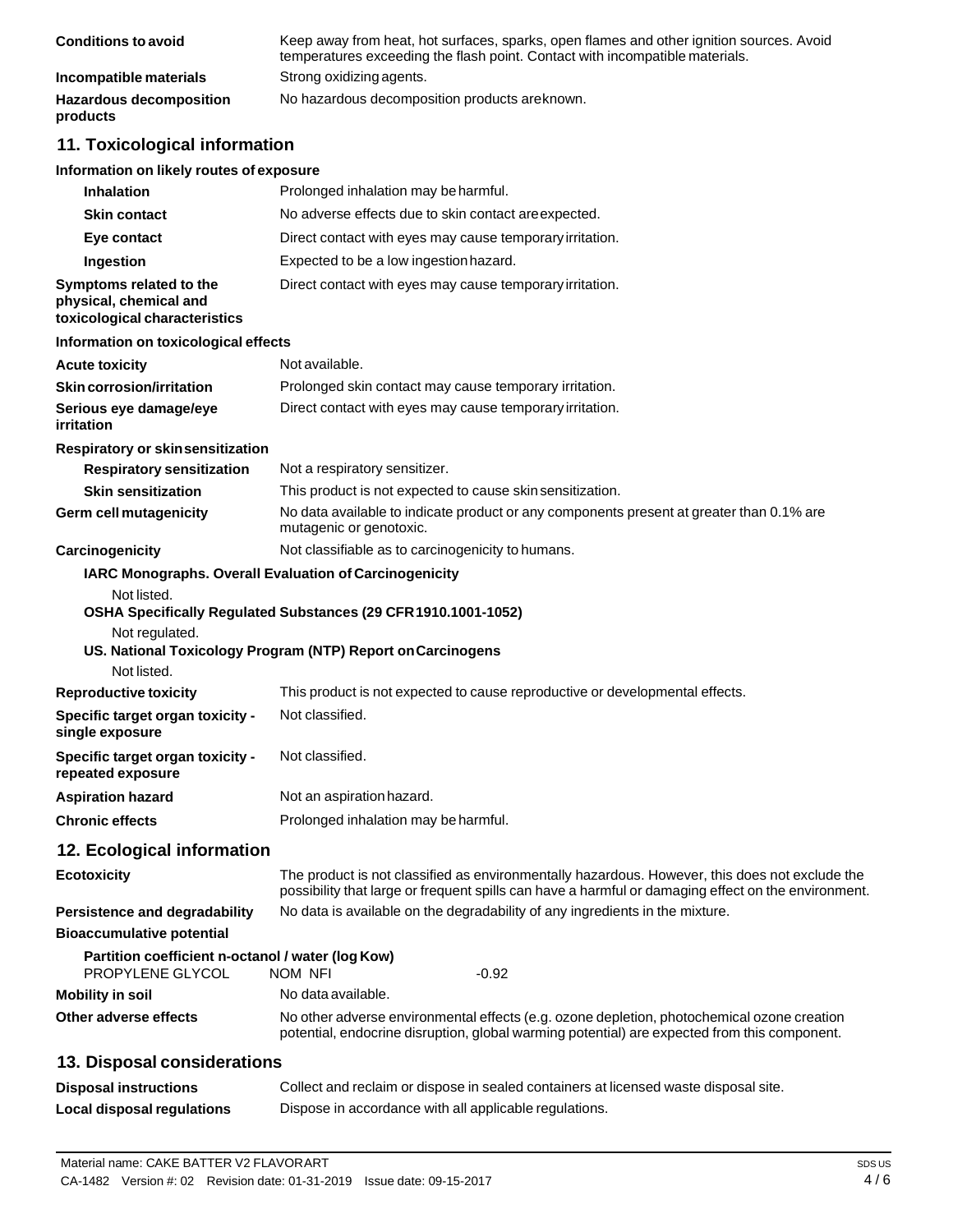| Hazardous waste code                     | The waste code should be assigned in discussion between the user, the producer and the waste<br>disposal company.                                                                                                      |
|------------------------------------------|------------------------------------------------------------------------------------------------------------------------------------------------------------------------------------------------------------------------|
| Waste from residues / unused<br>products | Dispose of in accordance with local regulations. Empty containers or liners may retain some<br>product residues. This material and its container must be disposed of in a safe manner (see:<br>Disposal instructions). |
| Contaminated packaging                   | Since emptied containers may retain product residue, follow label warnings even after container is<br>emptied. Empty containers should be taken to an approved waste handling site for recycling or<br>disposal.       |
| 14. Transport information                |                                                                                                                                                                                                                        |

#### **DOT**

Not regulated as dangerous goods.

#### **IATA**

Not regulated as dangerous goods.

#### **IMDG**

Not regulated as dangerous goods.

#### **Transport in bulk according to Annex II of MARPOL 73/78 and the IBC Code** Not established.

# **15. Regulatory information**

#### **US** federal regulations

This product is not known to be a "Hazardous Chemical" as defined by the OSHA Hazard Communication Standard, 29 CFR 1910.1200.

#### **Toxic Substances Control Act (TSCA)**

**TSCA Section 12(b) Export Notification (40 CFR 707, Subpt.D)**

Not regulated.

### **CERCLA Hazardous Substance List (40 CFR302.4)**

Not listed.

#### **SARA 304 Emergency release notification**

#### Not regulated.

### **OSHA Specifically Regulated Substances (29 CFR1910.1001-1052)**

Not regulated.

### **Superfund Amendments and Reauthorization Act of 1986(SARA)**

#### **SARA 302 Extremely hazardous substance**

Not listed.

**SARA 311/312 Hazardous chemical** No (Exempt)

### **SARA 313 (TRIreporting)**

Not regulated.

#### **Other federal regulations**

#### **Clean Air Act (CAA) Section 112 Hazardous Air Pollutants (HAPs)List**

Not regulated.

# **Clean Air Act (CAA) Section 112(r) Accidental Release Prevention (40 CFR 68.130)**

Not regulated.

**Safe Drinking Water Act (SDWA)** Not regulated.

# **US state regulations**

# **California Proposition 65**

California Safe Drinking Water and Toxic Enforcement Act of 1986 (Proposition 65): Thismaterial is not known to contain any chemicals currently listed as carcinogens or reproductive toxins. For more information go to [www.P65Warnings.ca.gov.](http://www.p65warnings.ca.gov/)

# **International Inventories**

| Country(s) or region | Inventory name                                     | On inventory (yes/no)* |
|----------------------|----------------------------------------------------|------------------------|
| Australia            | Australian Inventory of Chemical Substances (AICS) | Yes                    |
| Canada               | Domestic Substances List (DSL)                     | Yes                    |
| Canada               | Non-Domestic Substances List (NDSL)                | No.                    |